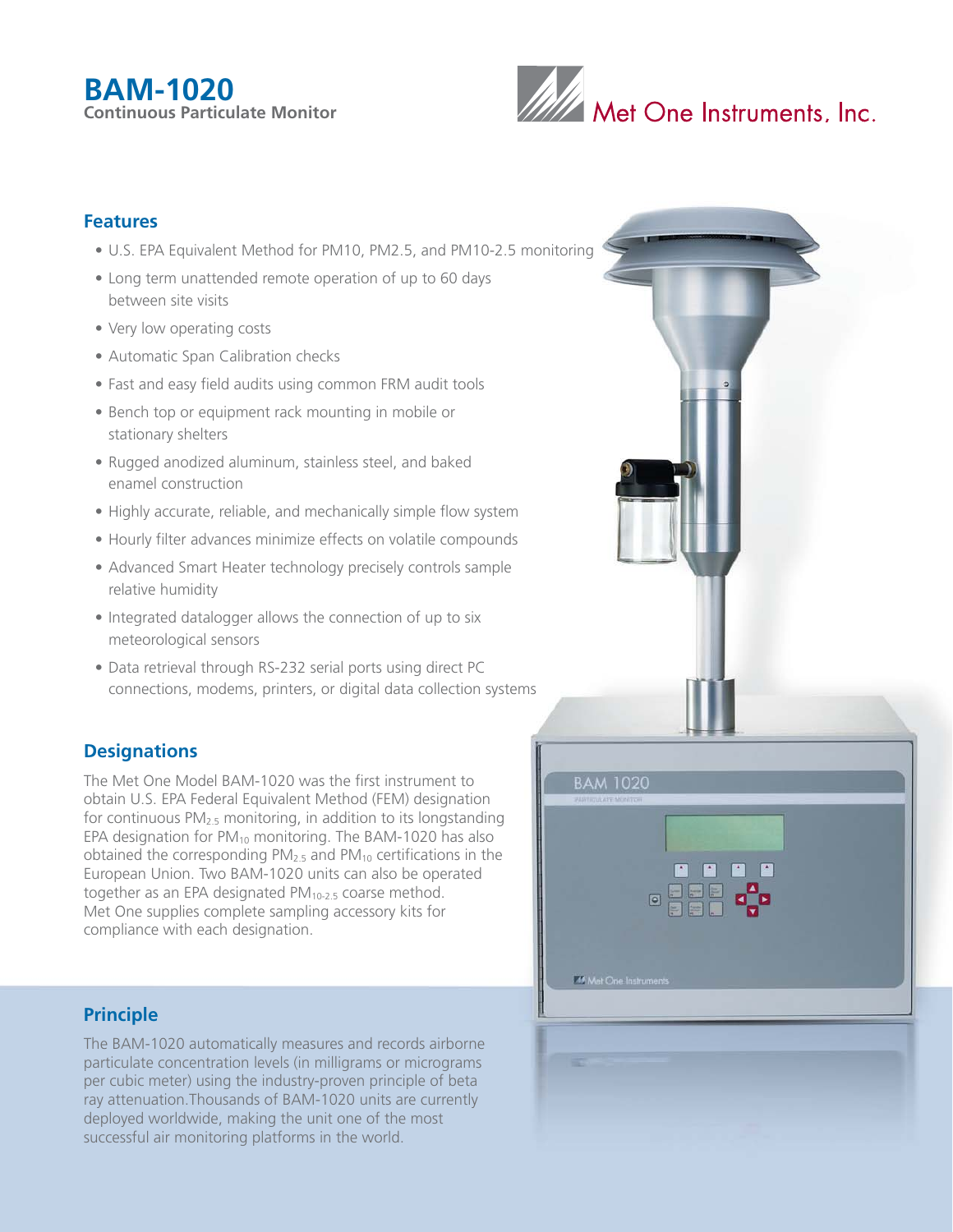## **Operation**

 At the beginning of each sample hour, a small 14C (carbon-14) element emits a constant source of high-energy electrons (known as beta rays) through a spot of clean filter tape. These beta rays are detected and counted by a sensitive scintillation detector to determine a zero reading. The BAM-1020 then advances this spot of tape to the sample nozzle, where a vacuum pump pulls a measured and controlled amount of outside air through the filter tape, loading it with ambient dust. 3. At the end of the sample hour, this dust spot is placed back between the beta source and the detector, thereby causing an attenuation of the beta ray signal which is used to determine the mass of the particulate matter on the filter tape. This mass is used to calculate the volumetric concentration of particulate matter in ambient air.



## **Data Collection**

 All data files are accessible via an industry standard two-way RS-232 serial port using common terminal programs or Met One Instruments software such as MicroMet Plus® and Comet.™ The data is available in a variety of formats including daily reports, last record, all data, and new records since last download. Configuration files, error logs, and flow statistics are also available. Optional Ethernet and USB data collection support is also available.

## **Error Handling**

 The BAM-1020 performs continuous user selected evaluation of a variety of criteria for data validation  including flow statistics and a comprehensive set of error codes including power failures, flow failures, hardware failures, tape errors, nozzle errors, span check errors, beta count errors, and more.

## **Maintenance**

 The BAM-1020 is designed to run continuously with only monthly or bi-monthly scheduled maintenance a single roll of filter tape will last more than 60 days. The BAM-1020 also contains a comprehensive self-test function which allows the unit to preemptively test itself for any mechanical failures in the tape control system.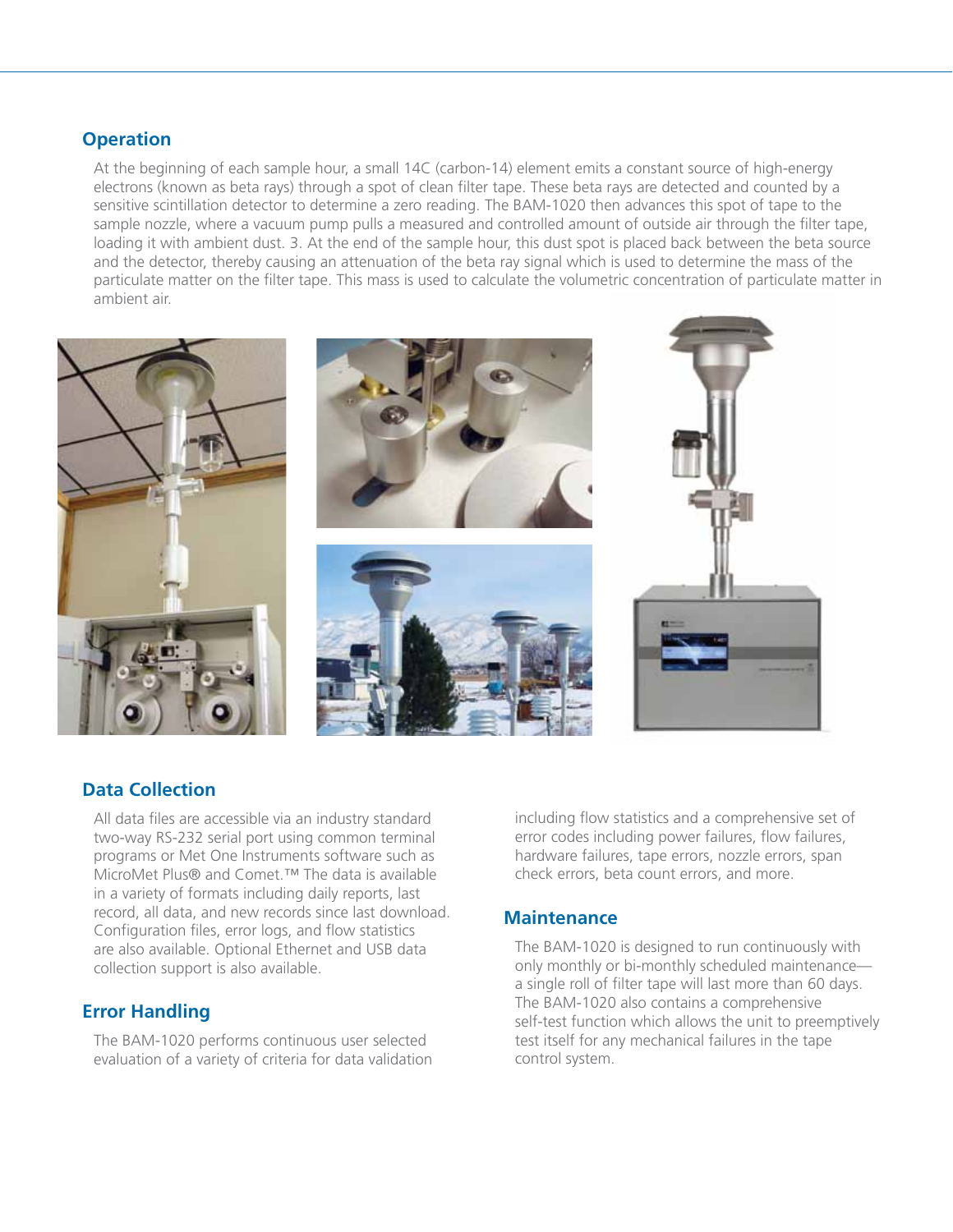# **Specifications BAM-1020**

#### **PERFORMANCE**

Data Resolution  $1 \mu q/m^3$ 24 Hour Detection Limit  $\langle 1.0 \text{ µg/m}^3 \rangle$ Measurement Cycle Time 1 hour

#### **ENVIRONMENTAL**

#### I**NTERFACE**

### **ELECTRICAL**

#### **PHYSICAL**

#### **PARAMETER SPECIFICATION**

 Operating Principle Measures ambient particulate concentrations using beta ray attenuation U.S. EPA Designations Class III FEM, PM10 (EQPM-0798-122) PM2.5 (EQPM-0308-170) PM10-2.5 (EQPM-0709-185) EU Certifications TUV Rheinland, PM<sub>2.5</sub> (936/21209919/A) PM<sub>10</sub> (936/21205333/A, 936/21220762/A)

Accuracy Exceeds U.S. EPA Class III PM<sub>2.5</sub> FEM standards for additive and multiplicative bias\* Measurement Resolution 0.24 µg in 1mg range, 2.4 µg in 10mg range, 12 bit resolution Data Interval **Hourly concentration values.** Met sensor averages from 1 to 60 min Hourly Detection Limit  $(2\sigma)$  < 4.8 µg/m<sup>3</sup> (3.6 µg/m<sup>3</sup> typical) Range 1 mg (1000 µg) default setting. Settable from 0.1 mg to 10 mg Flow Rate 16.7 liters per minute, actual or standard flow conditions Filter Tape Glass fiber filter tape, 60 days of operation per roll Span Check **Automatic 0.8 mg span membrane verification with ±5% deviation alarms** Span Check Beta Source 14C (carbon -14), 60 µCi  $\pm$ 15 µCi (< 2.22 x 106 Beq), half-Life 5730 years Beta Detector Type **Photomultiplier tube with organic plastic scintillator** 

Operating Temperature 0<sup>o</sup> to +50°C (inside shelter) Ambient Temperature -40° to +55°C (BX-596 AT sensor) -30 to +50C (BX-592). Extended range sensors available Ambient Humidity 0 – 90% RH, noncondensing Sample Humidity Control **Active inlet heater module with internal filter RH and temperature sensors** Enclosure Weatherproof enclosure or shelter is required

User Interface Standard 8x40 character LCD with dynamic keypad. Optional color touch screen Analog Output Isolated 0 –1 VDC output standard. 0 –10 V, 4–20 mA, 0 –16 mA switch-selectable Serial Interface RS-232 serial port standard. Ethernet, USB, and expanded serial ports with BX-965 option Printer Output **Output-only serial port for data or diagnostic output to a PC or serial printer**  Telemetry Inputs Clock reset (voltage or contact closure), telemeter fault (contact closure) Alarm Contact Closures Data error, tape fault, flow error, power failure, maintenance Error Reporting User-configurable available through serial port, display, and relay outputs Memory 4369 records (182 days at 1 record/hr). Expanded memory with BX-965 option

Power Supply Factory configured for 100/120 or 220/240 VAC and 50 or 60 Hz. Dedicated 15A service OK Power Consumption 110V 262W max with Medo pump and inlet heater running (642W with Gast pump) Power Consumption 230V 312W max with Medo pump and inlet heater running (717W with Gast pump)

Weight 654 lbs (24.5 kg) without external accessories. Unit Dimensions Height = 12.25" (31 cm) Width = 17" (43 cm) Depth = 16" (40 cm).

 \*Slope and offset bias in linear regression with reference method samplers at low concentrations. See 40 CFR part 53.